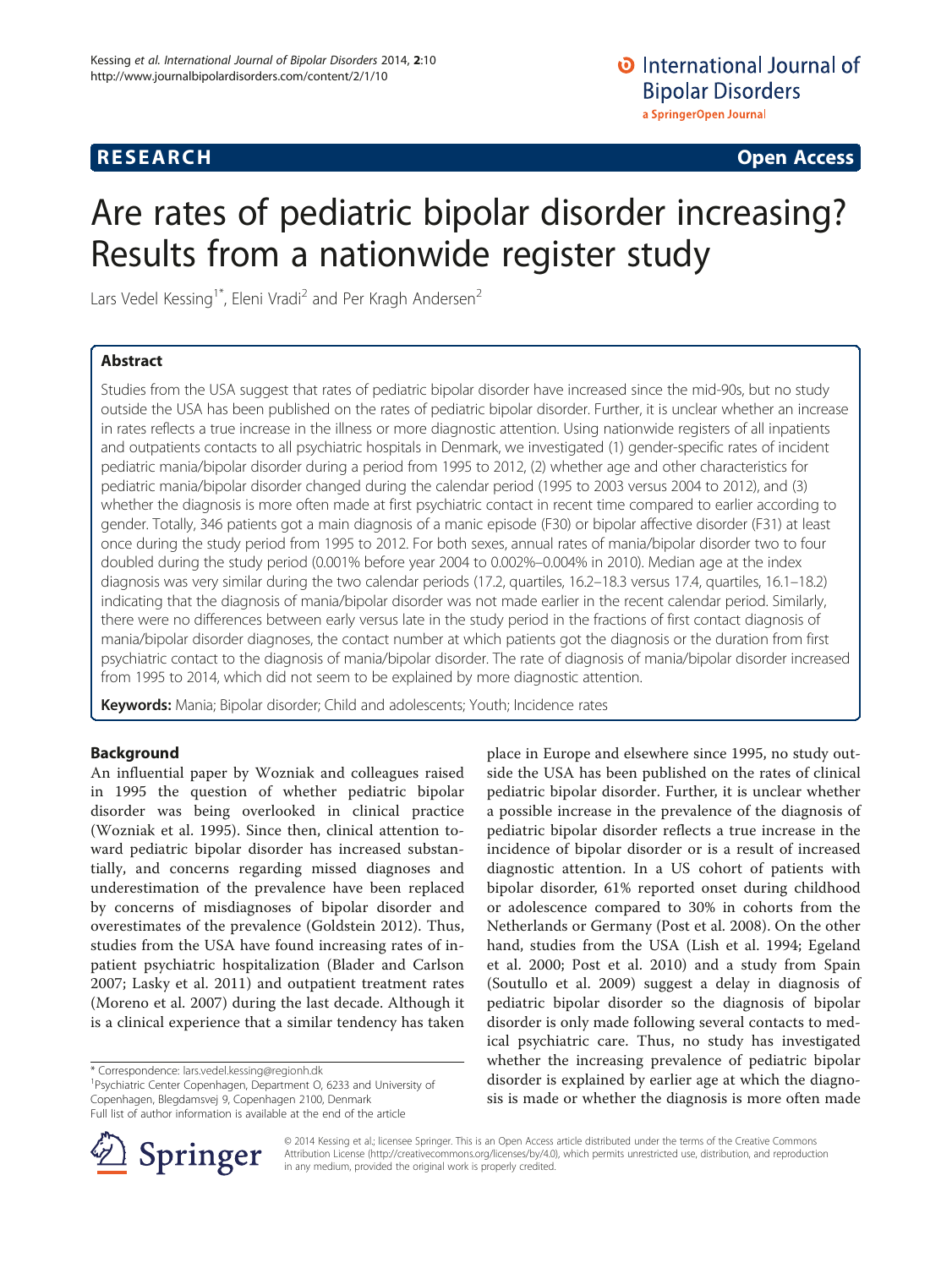at first psychiatric contact in recent time. If clinicians have been more observant on bipolar disorder in recent years, age at diagnosis should have decreased in recent times and the diagnosis of bipolar disorder should be made at earlier or even first contacts.

Using nationwide registers of all inpatient and outpatient contacts to all psychiatric hospitals in Denmark, the aim of the present study was to investigate (1) gender-specific rates of incident pediatric mania/bipolar disorder during a period from 1995 to 2012, (2) whether age and other characteristics for pediatric mania/bipolar disorder have changed during this calendar period, and (3) whether the diagnosis is more often made at first psychiatric contact in recent time compared to earlier according to gender.

# **Methods**

# The register

The Danish Psychiatric Central Research Register (DPCRR) is nationwide with registration of all psychiatric hospitalizations in Denmark for the 5.3 million inhabitants (Munk-Jorgensen and Mortensen [1997](#page-6-0)). From 1970 to 1993, ICD-8 was used, and up to 1995, only inpatient stay at psychiatric hospitals and wards was included. From January 1, 1995, the register included information on patients in psychiatric ambulatories and community psychiatry centers, also. Since January 1, 1994, the ICD-10 has been in used in the register (World Health Organisation [1993\)](#page-6-0). General practitioners and private practicing psychiatrist do not report to the DPCRR. General practitioners are not allowed to treat children and adolescents with mania or bipolar disorder in Denmark in contrast to private practicing psychiatrists.

All inhabitants in Denmark have a unique person identification number (Civil Person Registration number, CPR-number) that can be logically checked for errors, so it can be established with great certainty if a patient has had contact to psychiatric service previously, irrespective of changes in name, etc.

No private psychiatric inpatient hospitals or department are in operation in Denmark; all are organized within public services and reporting to the DPCRR.

The Medicinal Product Statistics contains data on all prescribed medication purchased at pharmacies from January 1, 1995 and onwards (Danish National Board of Health [2002](#page-6-0)). In Denmark, all medications prescribed by doctors, such as lithium and anticonvulsants, are purchased only at pharmacies and the resulting data are electronically recorded in the Medicinal Product Statistics.

According to Danish law ethical approval is not required in register based studies.

# The sample

The study sample was defined as all children and adolescents <19 years with a contact as outpatient (patients in psychiatric ambulatories and community psychiatry centers) or inpatient (patients admitted during daytime or overnight to a psychiatric hospital) with at least one main diagnosis of mania/bipolar disorder (ICD-10, code DF30-31.9) during the study period from January 1, 1995 to December 31, 2012. Patients with psychiatric contacts prior to 1995 and back to 1970 were excluded.

# Statistical analysis

Aim 1. Annual rates of incident pediatric mania/bipolar disorder in children and adolescents were calculated from 1995 to 2012 separately for boys and girls using the entire Danish population of less than 19-year-olds as denominator.

Aim 2. The study period was divided into two 9-year periods: 1995 to 2003 and 2004–2012. Patients belonged either to the first or to the second group depending on the date of their first diagnosis of mania/bipolar disorder (the index diagnosis). Characteristics of patients during the two periods were compared.

In Table [1](#page-2-0), the variable incidence rate of the first drug was calculated as the number of patients who got a given first drug divided by the person years at risk, separately for each calendar period for the drug. The variable rate of drug treatment was calculated as the number of prescriptions of a given drug from index bipolar to the end of the calendar period/19th birthday divided by person years.

Aim 3. For each calendar year, the fraction of first contact diagnosis of mania/bipolar disorder diagnoses out of all contacts diagnoses of mania/bipolar disorder was calculated for boys and girls.

Categorical data were analyzed with chi-square test, and continuous data were analyzed with the Mann-Whitney test for two independent groups.  $P < 0.05$  was used to indicate statistical significance.

# Results

Totally, 346 patients got a main diagnosis of a manic episode (F30) or bipolar affective disorder (F31) at least once during the study period from 1995 to 2012. Figure [1](#page-3-0) presents gender-specific annual rates of incident mania or bipolar disorder from 1995 to 2010. As can be seen, for both sexes, annual rates were rather stable around 0.001% before year 2004 and then increased to 0.002%– 0.004% in 2010. This two to four doubling in annual rates from the first to the second calendar period was only to a very minor degree explained by an increase in the general population aged 13 to 18 years (i.e., the denominator). Thus, the fraction aged 13–18 in the general population among all children aged 0–18 years increased only from 28% in the first calendar period to 31% in the second calendar period.

Among the total 346 patients, 111 patients (32.1%) got the main diagnosis during the calendar period 1995–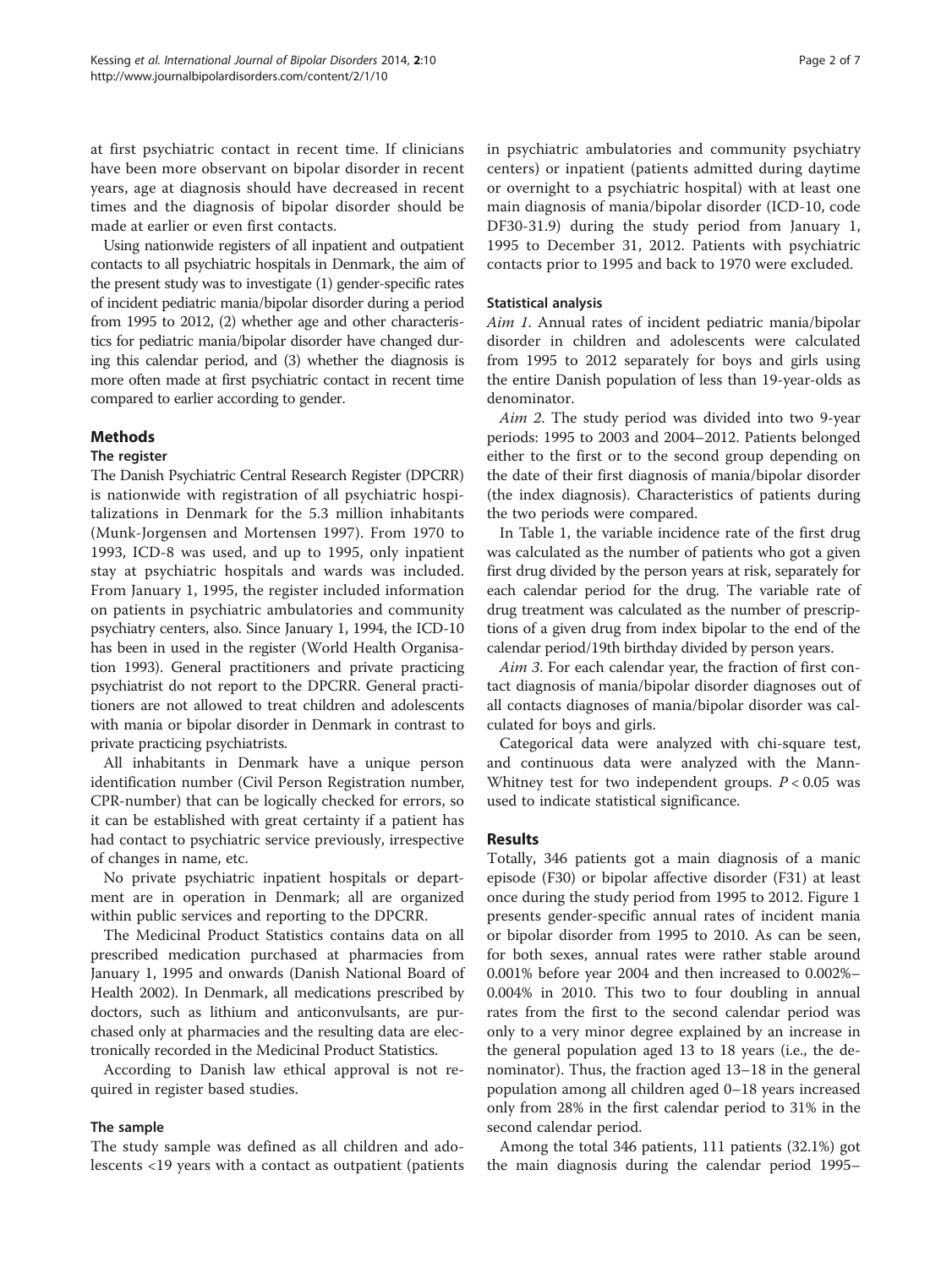|                                                                                                | 1995-2003        | 2004-2012         | P value  |
|------------------------------------------------------------------------------------------------|------------------|-------------------|----------|
| $N = 346$ (%)                                                                                  | 111(32.1)        | 235 (67.9)        |          |
| Sex (%)                                                                                        |                  |                   |          |
| Boys                                                                                           | 46.8             | 41.7              | 0.4      |
| Girls                                                                                          | 53.2             | 58.3              |          |
| Age at index diagnosis, median (quartiles)                                                     | 17.2 (16.2-18.3) | $17.4(16.1-18.2)$ | 0.8      |
| Contact number at index diagnosis, median (quartiles)                                          | $2(1-4)$         | $2(1-4)$          | 0.9      |
| Duration from first psychiatric contact to first diagnosis of mania/bipolar disorder (years)   | 0.09             | 0.29              | 0.1      |
|                                                                                                | $(0-1.03)$       | $(0-1.35)$        |          |
| Bipolar index diagnosis (%)                                                                    |                  |                   |          |
| Single manic/mixed episode                                                                     | 40.5             | 25.5              | 0.005    |
| Bipolar disorder                                                                               | 59.5             | 74.5              |          |
| Bipolar index diagnosis (%)                                                                    |                  |                   |          |
| Remission, other, unspecified                                                                  | 10.8             | 23.9              |          |
| Depressive                                                                                     | 7.2              | 14.1              |          |
| Manic (including single manic episode)                                                         | 70.3             | 48.3              | 0.0009   |
| Mixed (including single mixed episode)                                                         | 11.7             | 13.7              |          |
| Auxiliary diagnosis (%)                                                                        |                  |                   |          |
| No auxiliary diagnosis                                                                         | 84.7             | 66.0              | 0.0003   |
| Psychiatric                                                                                    | 11.7             | 21.7              | 0.03     |
| Substance abuse                                                                                | 0.9              | 3.0               | 0.23     |
| Somatic                                                                                        | 8.1              | 17.0              | 0.03     |
| Type of auxiliary psychiatric diagnoses (%)                                                    |                  |                   |          |
| F4                                                                                             | 15.4             | 27.5              |          |
| F <sub>5</sub>                                                                                 | $\mathbf 0$      | 2.0               | 0.77     |
| F6                                                                                             | 15.4             | 11.8              |          |
| $F7-9$                                                                                         | 69.2             | 58.8              |          |
| Rate of drug treatment per person year after index diagnosis and before <19 years of age       |                  |                   |          |
| Lithium                                                                                        | 3.6              | 1.1               | < 0.0001 |
| Antipsychotics                                                                                 | 3.6              | 5.3               | < 0.0001 |
| Antiepileptics                                                                                 | 1.7              | 2.7               | < 0.0001 |
| Antidepressants                                                                                | 1.2              | 1.5               | 0.0125   |
| Incidence rate per person year of first drug after index diagnosis and before <19 years of age |                  |                   |          |
| Lithium                                                                                        | 0.4              | 0.1               | < 0.0001 |
| Antipsychotics                                                                                 | 0.6              | 1.6               | < 0.0001 |
| Antiepileptics                                                                                 | 0.3              | 0.4               | < 0.0001 |
| Antidepressants                                                                                | 0.2              | 0.3               | 0.389    |

### <span id="page-2-0"></span>Table 1 Characteristics of children and adolescents with a first diagnosis of mania or bipolar affective disorder (index diagnosis)

According to calendar periods 1995–2003 versus 2004–2012.

2003 whereas the 235 remaining patients (67.9%) got the diagnosis in the years 2004 to 2012. Table 1 presents characteristics of patients in the two calendar periods. As can be seen, there were no statistical significant differences in gender composition or age at index diagnosis (first diagnosis of mania or bipolar affective disorder). Median age at the index diagnosis was in fact very

similar during the two calendar periods (17.2, quartiles, 16.2–18.3 versus 17.4, quartiles, 16.1–18.2) indicating that the diagnosis of mania/bipolar disorder was not made earlier in the recent calendar period. Similarly, there were no differences in the contact number at which patients got the index diagnosis or in duration from first psychiatric contact to the index diagnosis.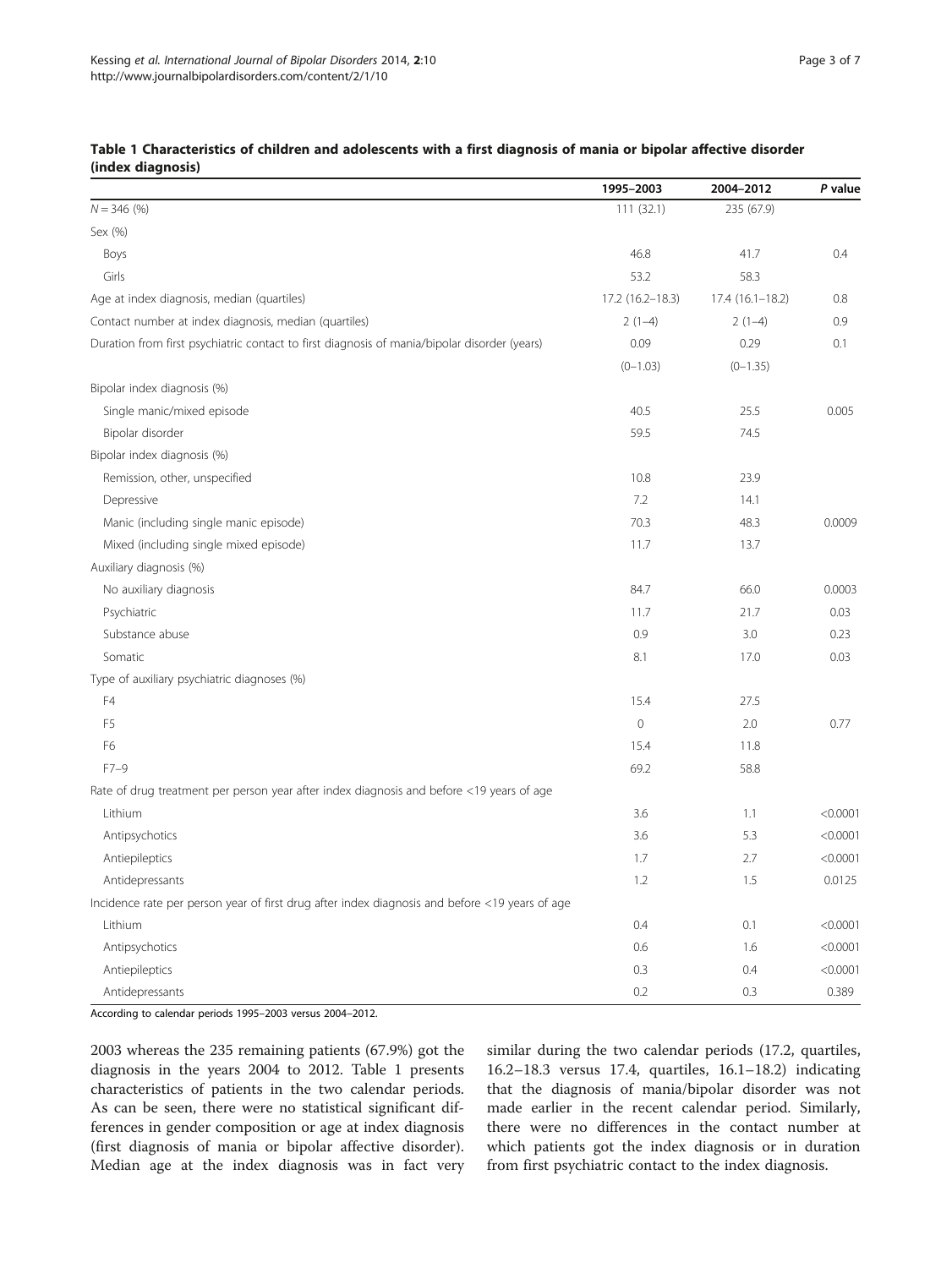As can be further seen from Table [1](#page-2-0), significantly and substantially more patients got a diagnosis of bipolar disorder during the calendar period from 2004–2012 (74.5% versus 59.5%). Thus, these patients had had at least one other affective episode prior to the index diagnosis of bipolar disorder, and this or these episodes were either untreated or treated in primary care by a private psychiatrist (as general practitioners do not treat these patients). This is further substantiated as during 2004– 2012, more patients were in a remitted, unspecified, or depressive state when the index diagnosis was made, indicating that they had suffered from a hypomanic or manic episode prior to their first hospital contact.

More psychiatric comorbid diagnoses were made during 2004–2012 than during 1995–2003, 21.7% versus 11.7%, but the type of psychiatric comorbid diagnoses did not differ significantly between the two calendar periods.

During the recent calendar period, lithium was prescribed more rarely after the index diagnosis in general and as first drug and conversely, antipsychotics and anticonvulsants were used more often. For example in the calendar period 1995–2003, the rate of lithium treatment after the index diagnosis was 3.6 prescriptions per person year, which was calculated as the number of lithium prescriptions from the index diagnosis to the end of the calendar period/19th birthday ( $N = 635$ ) divided by person years (177.28 person years). Similar, the incidence rate of lithium as first drug was 0.4 per person year corresponding to 40 patients who got lithium per 100 person years, which was calculated as the number of patients who got lithium  $(N = 46)$  divided by the person years (105.81) for the drug.

Figure [2](#page-4-0) illustrates that the contact number at which patients got the diagnosis of mania/bipolar disorder for the first time did not differ for boys and girls, and Figure [3](#page-4-0) shows that the fraction of first contact diagnosis of mania/ bipolar disorder diagnoses did not increase from 1996 to 2012 for boys and girls, indicating that within hospitalbased psychiatry, the diagnosis of mania/bipolar disorder was not made at earlier contacts in more recent times.

# **Discussion**

This is the first study outside the USA that has investigated population-based annual rates of incident pediatric bipolar disorder during the last decades and, further, the first study aiming to test whether a possible increase in the incidence is a result of increased diagnostic attention during recent times. For both sexes, annual rates of mania/bipolar disorder two to four doubled during the study period from 1995 to 2012, and this increase did not seem to be explained by increased diagnostic attention. Median age at the index diagnosis was very similar during the first half calendar period - 1995 to 2003 and the second half calendar period - 2004 to 2012 (17.2, quartiles, 16.2–18.3 versus 17.4, quartiles, 16.1–18.2) indicating that the diagnosis of mania/bipolar disorder was not made earlier in the recent calendar period. Similarly, there were no differences between early versus late in the study period in the fractions of first contact diagnosis of mania/bipolar disorder diagnoses, the contact number at which patients got the diagnosis or the duration from first psychiatric contact to the diagnosis of mania/bipolar disorder. Indeed, it is unlikely that increased diagnostic attention in primary care would not have led to a change in these parameters in psychiatric health care service.

The study included a Danish nationwide sample of all in- and outpatients below 19 years of age with an outpatient or inpatient psychiatric hospital contact with a diagnosis of mania/bipolar disorder in psychiatric settings. In Denmark, doctors are obliged to make a diagnosis when a treatment period is terminated, i.e. at discharge from hospital or at the end of an ambulatory treatment period, and all diagnoses are reported to the Danish Psychiatric Central Research Register.

Overall, our study including a Danish sample confirm the increase in rates of inpatient psychiatric hospitalization (Blader and Carlson [2007;](#page-6-0) Lasky et al. [2011](#page-6-0)) and outpatient treatment rates (Moreno et al. [2007](#page-6-0)) during the last decade in the USA and extend this phenomenon to a European sample. On the other hand, this finding contrasts the result of a meta-analysis of epidemiological studies of pediatric bipolar disorder showing no relation between the year of data collection and prevalence rate across studies (Van Meter et al. [2011](#page-6-0)). However, these results may be considered less valid as the analysis was based on cross-sectional data of

<span id="page-3-0"></span>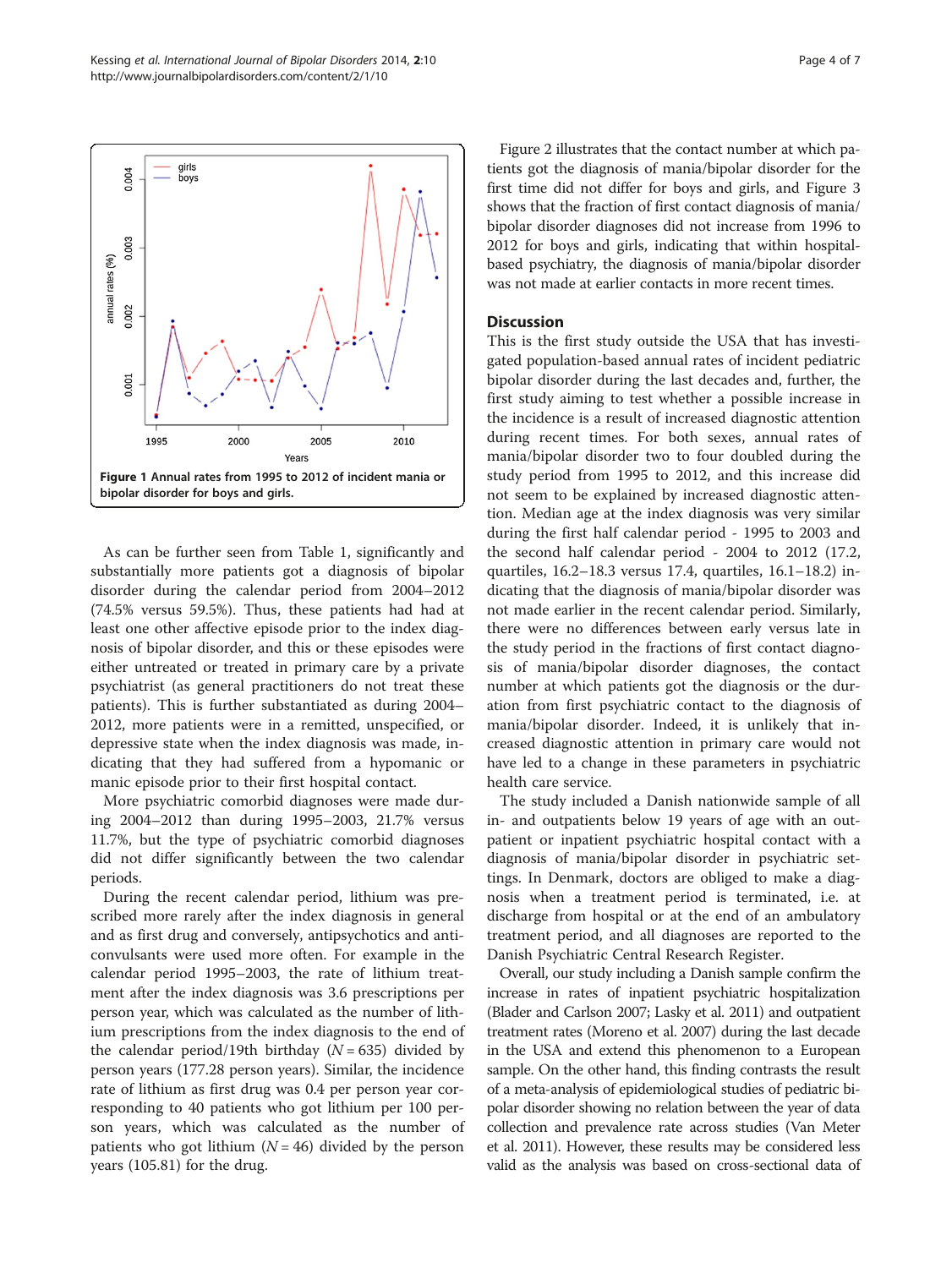<span id="page-4-0"></span>

prevalence (and not incidence) of a diagnosis of pediatric bipolar disorder and a comparison between studies using different diagnostic methods.

In our study, the finding of increased incidence of pediatric bipolar disorder diagnoses did not seem to be explained by increased attention to bipolar disorder among clinicians and an earlier age at first diagnosis as the high prevalence of onset during childhood or adolescents (30%–60%) found in recent studies might suggest (Post

et al. [2008\)](#page-6-0). There were no differences between early versus late in the study period in age at index diagnosis, the fractions of first contact diagnosis of mania/bipolar disorder diagnoses, the contact number at which patients got the diagnosis, or the duration from first psychiatric contact to the diagnosis of mania/bipolar disorder. Indeed, it is unlikely that increased diagnostic attention in primary care (general practitioners or private psychiatrists) or within psychiatric hospital service would not have led to a

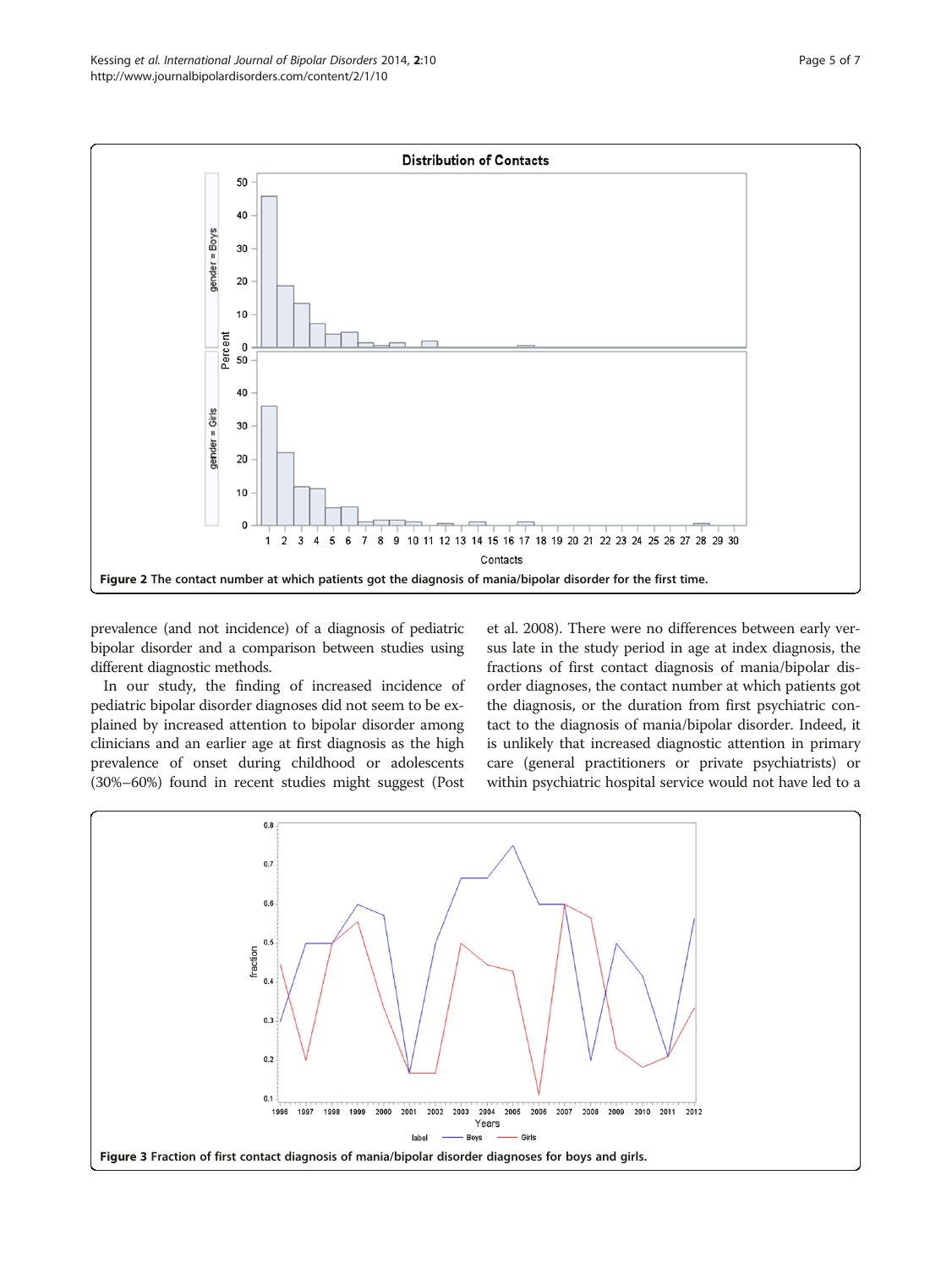change in these parameters. On the other hand, during the study period, significant changes in diagnostic habits or treatment-seeking behavior of subjects took place. The proportion of patients who got an index diagnosis of a single manic or mixed episode decreased during the study period from 40.5% to 25.5%, and the proportion of bipolar disorders diagnosed in manic episodes decreased from 70.3 to 48.3% whereas the proportion diagnosed in remission or depressive episodes increased from 10.8% to 23.9% and 7.2% to 14.1%, respectively (Table [1](#page-2-0)). These changes in the bipolar index diagnosis could at least partly be an artifact as more patients in the first calendar period may have had a psychiatric outpatient hospital contact, which was not recorded in the Danish Psychiatric Central Research Register prior to 1995. Alternatively, one might suggest that these changes in diagnostic habits or treatment-seeking behavior could reflect a higher proportion of patients being diagnosed with bipolar disorder, type II, during the more recent calendar period. For example, it is possible that patients more frequently might have sought help for depressive or mixed episodes or comorbid disorders during the second calendar period, which finally led to the diagnosis of a bipolar disorder in depression or remission. However, again, it is unlikely that such increased attention to bipolar disorder could have occurred without changes in age at index diagnosis, the fractions of first contact diagnosis of mania/bipolar disorder diagnoses, the contact number at which patients got the diagnosis, or the duration from first psychiatric contact to the diagnosis of mania/bipolar disorder.

The prescription pattern of drugs also changed during the study period (lithium was prescribed more rarely and antipsychotics and anticonvulsants more often in the recent calendar period, Table [1](#page-2-0)) but it is not clear how this relates to diagnostic habits or treatmentseeking behavior of subjects.

In summary, our findings should be interpreted with caution. Based on the results, we cannot exclude that the increasing annual rates of incident clinical pediatric bipolar disorder reflects a true finding of increasing incidence of pediatric bipolar disorder—on the other hand, the study cannot confirm this either.

# Advantages of the present study

The study comprises an observation period of up to 16 years of the whole Danish population (5.3 million inhabitants out of whom approximately 1,175,201 (22.2%) are less than 19 years old), and further, the population is ethnically and socially homogeneous and with a very low migration rate. The entire population (approximately 100%) of patients treated in psychiatric settings in a whole country during in- or outpatient settings was included. Psychiatric care is well developed in Denmark, so persons with mania or bipolar disorder can easily

come in contact with psychiatric community centers or hospitals. Also, as psychiatric treatment in Denmark is free of charge, the study is not biased by socioeconomic differences.

#### Limitations of the present study

It should be noted that the study included patients who have passed the threshold for treatment to psychiatric outpatient settings (psychiatric ambulatories and community centers) or to psychiatric hospitalization, only. Although the vast majority of children and adolescents with bipolar disorders are treated in these hospital settings as in- or outpatients, some patients with milder types of the illness may be treated within private psychiatric practice. Such patients are not included in the study, as private psychiatric practice does not report to the DPCRR. General practitioners do not treat children and adolescents with bipolar disorder in Denmark. It cannot be excluded that including milder cases of bipolar disorder into the sample might have resulted in other findings.

It should be noted that the diagnosis of bipolar disorder in ICD-10 includes both bipolar disorder I and bipolar disorder II but does not discriminate between the two subtypes, as ICD-10 bipolar disorder is defined as a disorder with at least two mood episodes among which at least one is a hypomanic or a manic episode. It is most likely that the majority of the 346 patients in the present study suffered from bipolar disorder, type I, as patients were included via their contact to hospital psychiatric settings. It is most likely that patients with bipolar disorder, type II were not included as also reflected in the low incidence rates of 0.001% to 0.004% compared with 12-month prevalence rates for mania with and without depression of 2.2% and 1.3% from a recent population-based US survey of 13–18-year-old adolescents (Merikangas et al. [2012](#page-6-0)). In this way, our findings may be generalized to patients with bipolar disorder, type I, but not to bipolar disorder, type II.

It should further be noted that the median age at the index diagnosis was rather high (17.2 years) and that only 25% of the patients were below 16.2 years of age when the diagnosis of mania/bipolar disorder was made for the first time reflecting that child bipolar disorders are rarely diagnosed in Denmark.

Frequent comorbid conditions in bipolar disorder such as anxiety disorders, hyperkinetic disorders, and substance use may complicate the diagnostic process. It should be stressed that the present study focused on the main diagnoses that are given for the main illness leading to investigation and treatment. The main diagnoses are given according to the diagnostic hierarchy in ICD-10 giving priority to diagnoses with lower ICD-10 codes (World Health Organisation [1992\)](#page-6-0). According to the diagnostic guidelines, a comorbid illness should be recorded as an